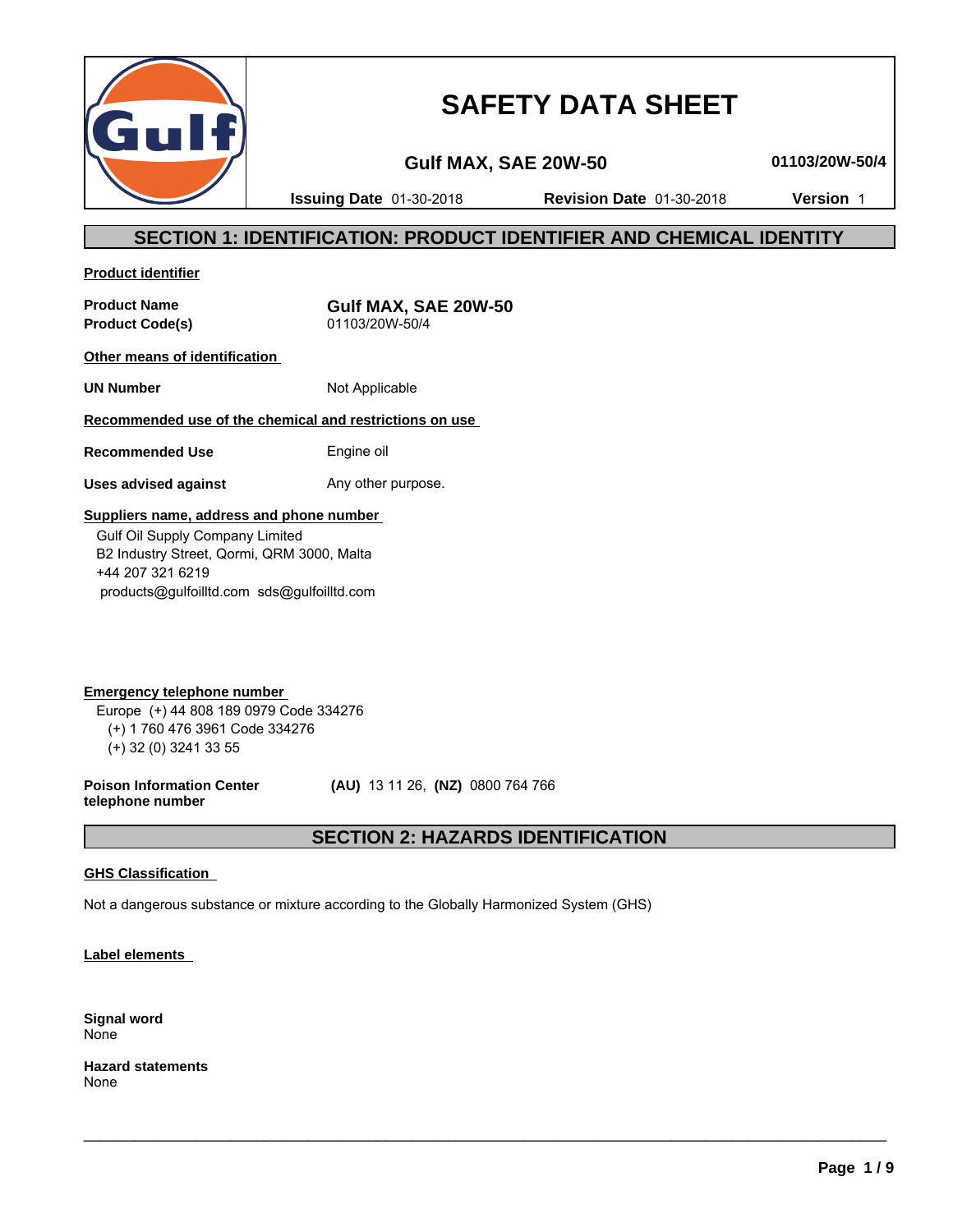#### **Precautionary Statements** None

#### **Other hazards**

Causes mild skin irritation

# **SECTION 3: COMPOSITION/INFORMATION ON INGREDIENTS**

 $\_$  ,  $\_$  ,  $\_$  ,  $\_$  ,  $\_$  ,  $\_$  ,  $\_$  ,  $\_$  ,  $\_$  ,  $\_$  ,  $\_$  ,  $\_$  ,  $\_$  ,  $\_$  ,  $\_$  ,  $\_$  ,  $\_$  ,  $\_$  ,  $\_$  ,  $\_$  ,  $\_$  ,  $\_$  ,  $\_$  ,  $\_$  ,  $\_$  ,  $\_$  ,  $\_$  ,  $\_$  ,  $\_$  ,  $\_$  ,  $\_$  ,  $\_$  ,  $\_$  ,  $\_$  ,  $\_$  ,  $\_$  ,  $\_$  ,

This product is a mixture. Health hazard information is based on its ingredients

| ----<br>name<br>Chen<br>шсаг                                             | , Nc | <b>n</b>                  |
|--------------------------------------------------------------------------|------|---------------------------|
| $>$ 20.5 cSt @40°C)<br>- -<br>refined base<br>oil (Viscosity ؛<br>Hiahlv |      | 100%<br>60%<br>$v_{\ell}$ |

#### **Additional information**

Product containing mineral oil with less than 3% DMSO extract as measured by IP 346

See Section 15 for additional information on base oils.

The remaining composition is a mixture of non-classified ingredients or additives below the threshold for disclosure

# **SECTION 4: FIRST AID MEASURES**

#### **Description of first-aid measures**

| <b>General advice</b>                                                  | If symptoms persist, call a physician.                                                                      |  |
|------------------------------------------------------------------------|-------------------------------------------------------------------------------------------------------------|--|
| <b>Inhalation</b>                                                      | Move to fresh air.                                                                                          |  |
| <b>Skin contact</b>                                                    | Wash off immediately with soap and plenty of water. Remove and wash contaminated<br>clothing before re-use. |  |
| Eye contact                                                            | Rinse thoroughly with plenty of water, also under the eyelids. Keep eye wide open while<br>rinsing.         |  |
| Ingestion                                                              | Clean mouth with water. Drink plenty of water. Do not induce vomiting without medical<br>advice.            |  |
| <b>Protection of First-aiders</b>                                      | Use personal protective equipment.                                                                          |  |
| Most important symptoms and effects, both acute and delayed            |                                                                                                             |  |
| <b>Main Symptoms</b>                                                   | None                                                                                                        |  |
| Indication of immediate medical attention and special treatment needed |                                                                                                             |  |

**Notes to physician** Treat symptomatically.

# **SECTION 5: FIRE FIGHTING MEASURES**

#### **Extinguishing media**

#### **Suitable Extinguishing Media**

Use extinguishing measures that are appropriate to local circumstances and the surrounding environment:, Use CO2, dry chemical, or foam, Water spray or fog, Cool containers / tanks with water spray

### **Extinguishing media which shall not be used for safety reasons**

Do not use a solid water stream as it may scatter and spread fire

#### **Specific hazards arising from the chemical**

In the event of fire and/or explosion do not breathe fumes. Carbon monoxide, carbon dioxide and unburned hydrocarbons (smoke).

 $\_$  ,  $\_$  ,  $\_$  ,  $\_$  ,  $\_$  ,  $\_$  ,  $\_$  ,  $\_$  ,  $\_$  ,  $\_$  ,  $\_$  ,  $\_$  ,  $\_$  ,  $\_$  ,  $\_$  ,  $\_$  ,  $\_$  ,  $\_$  ,  $\_$  ,  $\_$  ,  $\_$  ,  $\_$  ,  $\_$  ,  $\_$  ,  $\_$  ,  $\_$  ,  $\_$  ,  $\_$  ,  $\_$  ,  $\_$  ,  $\_$  ,  $\_$  ,  $\_$  ,  $\_$  ,  $\_$  ,  $\_$  ,  $\_$  ,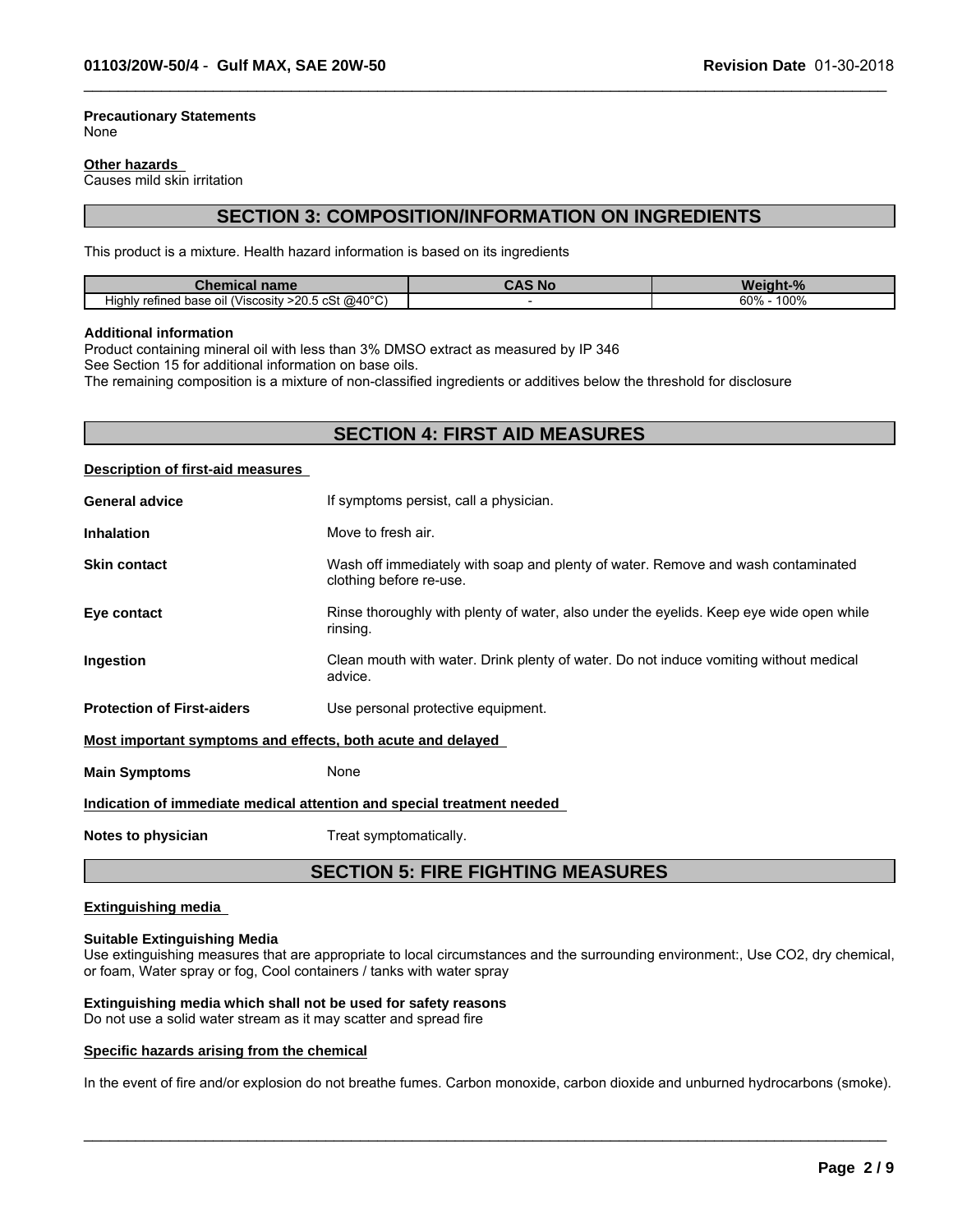Thermal decomposition can lead to release of irritating gases and vapors. This material creates a fire hazard because it floats on water.

 $\_$  ,  $\_$  ,  $\_$  ,  $\_$  ,  $\_$  ,  $\_$  ,  $\_$  ,  $\_$  ,  $\_$  ,  $\_$  ,  $\_$  ,  $\_$  ,  $\_$  ,  $\_$  ,  $\_$  ,  $\_$  ,  $\_$  ,  $\_$  ,  $\_$  ,  $\_$  ,  $\_$  ,  $\_$  ,  $\_$  ,  $\_$  ,  $\_$  ,  $\_$  ,  $\_$  ,  $\_$  ,  $\_$  ,  $\_$  ,  $\_$  ,  $\_$  ,  $\_$  ,  $\_$  ,  $\_$  ,  $\_$  ,  $\_$  ,

#### **Hazardous decomposition products**

Incomplete combustion and thermolysis produces potentially toxic gases such as carbon monoxide and carbon dioxide

#### **Advice for firefighters**

#### **Special protective equipment for fire-fighters**

As in any fire, wear self-contained breathing apparatus pressure-demand, MSHA/NIOSH (approved or equivalent) and full protective gear

# **SECTION 6: ACCIDENTAL RELEASE MEASURES**

#### **Personal precautions, protective equipment and emergency procedures**

Remove all sources of ignition. Ensure adequate ventilation.

**Advice for non-emergency personnel** Material can create slippery conditions.

**Advice for emergency responders** For personal protection see section 8.

#### **Environmental precautions**

Prevent further leakage or spillage if safe to do so. Do not flush into surface water or sanitary sewer system.

#### **Methods and materials for containment and cleaning up**

Soak up with inert absorbent material (e.g. sand, silica gel, acid binder, universal binder, sawdust). Dike to collect large liquid spills. After cleaning, flush away traces with water.

#### **Reference to other sections**

See Section 8/12/13 for additional information

# **SECTION 7: HANDLING AND STORAGE**

#### **Precautions for safe handling**

Ensure adequate ventilation. Do not eat, drink or smoke when using this product. Handle in accordance with good industrial hygiene and safety practice.

#### **Conditions for safe storage, including any incompatibilities**

#### **Technical measures/Storage conditions**

Keep containers tightly closed in a dry, cool and well-ventilated place. Keep away from open flames, hot surfaces and sources of ignition.

#### **Incompatible materials** Oxidizing agent

**Recommended Use** Engine oil

# **SECTION 8: EXPOSURE CONTROLS/PERSONAL PROTECTION**

 $\_$  ,  $\_$  ,  $\_$  ,  $\_$  ,  $\_$  ,  $\_$  ,  $\_$  ,  $\_$  ,  $\_$  ,  $\_$  ,  $\_$  ,  $\_$  ,  $\_$  ,  $\_$  ,  $\_$  ,  $\_$  ,  $\_$  ,  $\_$  ,  $\_$  ,  $\_$  ,  $\_$  ,  $\_$  ,  $\_$  ,  $\_$  ,  $\_$  ,  $\_$  ,  $\_$  ,  $\_$  ,  $\_$  ,  $\_$  ,  $\_$  ,  $\_$  ,  $\_$  ,  $\_$  ,  $\_$  ,  $\_$  ,  $\_$  ,

#### **Control parameters**

**Exposure Limits**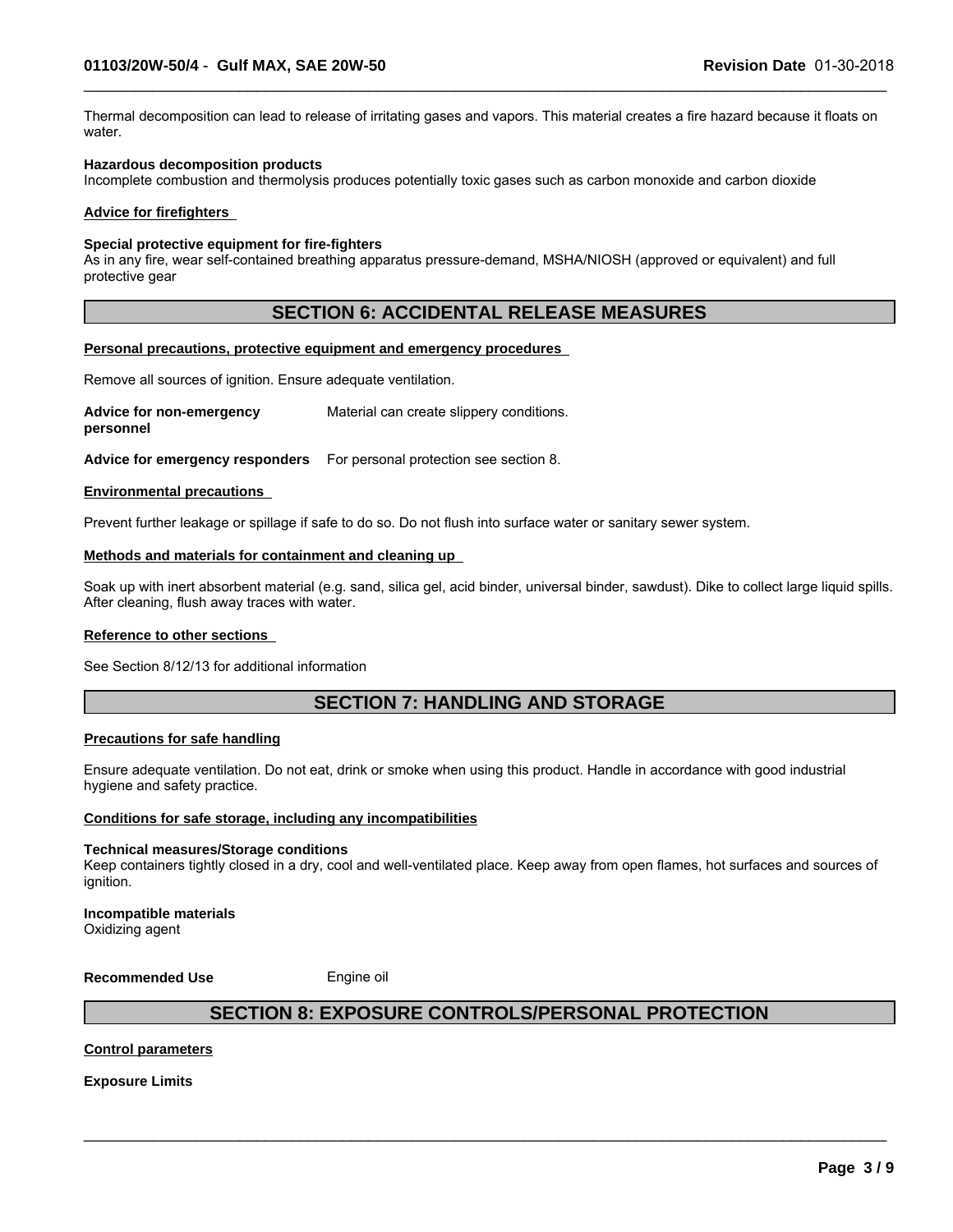| <b>Chemical name</b>                          | <b>Australia</b> | <b>New Zealand</b>      | New Zealand - Biological Exposure<br>Indices (BEI) |
|-----------------------------------------------|------------------|-------------------------|----------------------------------------------------|
| Highly refined base oil (Viscosity >20.5 cSt) |                  | TWA: $5 \text{ ma/m}^3$ |                                                    |
| $@40^{\circ}$ C)                              |                  | $STEL: 10$ mg/m $3$     |                                                    |

 $\_$  ,  $\_$  ,  $\_$  ,  $\_$  ,  $\_$  ,  $\_$  ,  $\_$  ,  $\_$  ,  $\_$  ,  $\_$  ,  $\_$  ,  $\_$  ,  $\_$  ,  $\_$  ,  $\_$  ,  $\_$  ,  $\_$  ,  $\_$  ,  $\_$  ,  $\_$  ,  $\_$  ,  $\_$  ,  $\_$  ,  $\_$  ,  $\_$  ,  $\_$  ,  $\_$  ,  $\_$  ,  $\_$  ,  $\_$  ,  $\_$  ,  $\_$  ,  $\_$  ,  $\_$  ,  $\_$  ,  $\_$  ,  $\_$  ,

*Australia - Workplace Exposure Standards for Airborne Contaminants. New Zealand - Workplace Exposure Standards and Biological Exposure Indices.*

#### **Appropriate engineering controls**

| <b>Engineering controls</b><br>Ensure adequate ventilation, especially in confined areas. |                                                                                                                                                                                                                                                                                              |
|-------------------------------------------------------------------------------------------|----------------------------------------------------------------------------------------------------------------------------------------------------------------------------------------------------------------------------------------------------------------------------------------------|
|                                                                                           | Individual protection measures, such as personal protective equipment                                                                                                                                                                                                                        |
| <b>Eye/face protection</b><br>Skin and body protection                                    | Safety glasses with side-shields.<br>Long sleeved clothing. Apron. Impervious gloves.                                                                                                                                                                                                        |
| <b>Hand Protection</b>                                                                    | Protective gloves. Please observe the instructions regarding permeability and breakthrough<br>time which are provided by the supplier of the gloves. Also take into consideration the<br>specific local conditions under which the product is used, such as the danger of cuts,<br>abrasion. |
| <b>Respiratory protection</b>                                                             | No special protective equipment required. In case of mist, spray or aerosol exposure wear<br>suitable personal respiratory protection and protective suit.                                                                                                                                   |
| <b>Hygiene measures</b>                                                                   | Regular cleaning of equipment, work area and clothing is recommended.                                                                                                                                                                                                                        |
| <b>Environmental Exposure Controls</b><br>Thermal hazards                                 | Do not allow material to contaminate ground water system.<br>None under normal use conditions                                                                                                                                                                                                |

# **SECTION 9: PHYSICAL AND CHEMICAL PROPERTIES**

 $\_$  ,  $\_$  ,  $\_$  ,  $\_$  ,  $\_$  ,  $\_$  ,  $\_$  ,  $\_$  ,  $\_$  ,  $\_$  ,  $\_$  ,  $\_$  ,  $\_$  ,  $\_$  ,  $\_$  ,  $\_$  ,  $\_$  ,  $\_$  ,  $\_$  ,  $\_$  ,  $\_$  ,  $\_$  ,  $\_$  ,  $\_$  ,  $\_$  ,  $\_$  ,  $\_$  ,  $\_$  ,  $\_$  ,  $\_$  ,  $\_$  ,  $\_$  ,  $\_$  ,  $\_$  ,  $\_$  ,  $\_$  ,  $\_$  ,

## **Information on basic physical and chemical properties**

| <b>Physical state</b><br>Odor                                                                                                                    | liquid<br>Hydrocarbon-like                                                                           | Appearance<br><b>Odor threshold</b> | clear amber<br>Not Determined |
|--------------------------------------------------------------------------------------------------------------------------------------------------|------------------------------------------------------------------------------------------------------|-------------------------------------|-------------------------------|
| Property<br>рH<br>Melting point / freezing point                                                                                                 | Values<br>Not Determined<br>Not Determined                                                           | Remarks                             |                               |
| Boiling point / boiling range<br><b>Flash point</b><br><b>Evaporation rate</b><br>Flammability (solid, gas)                                      | Not Determined<br>234 °C / 453 °F<br>Not Determined<br>Not Determined                                | ASTM D 92                           |                               |
| <b>Flammability Limit in Air</b><br><b>Upper flammability limit:</b><br>Lower flammability limit:                                                | Not Determined<br>Not Determined                                                                     |                                     |                               |
| Vapor pressure<br>Vapor density<br><b>Relative density</b><br>Solubility(ies)<br><b>Partition coefficient</b><br><b>Autoignition temperature</b> | Not Determined<br>Not Determined<br>0.8488<br>Insoluble in water<br>Not Determined<br>Not Determined | @15°C                               |                               |
| <b>Decomposition temperature</b><br><b>Kinematic viscosity</b><br><b>Explosive properties</b><br><b>Oxidizing Properties</b>                     | Not Determined<br>53.4 cSt @ 40 °C<br>Not applicable<br>Not applicable                               | ASTM D445                           |                               |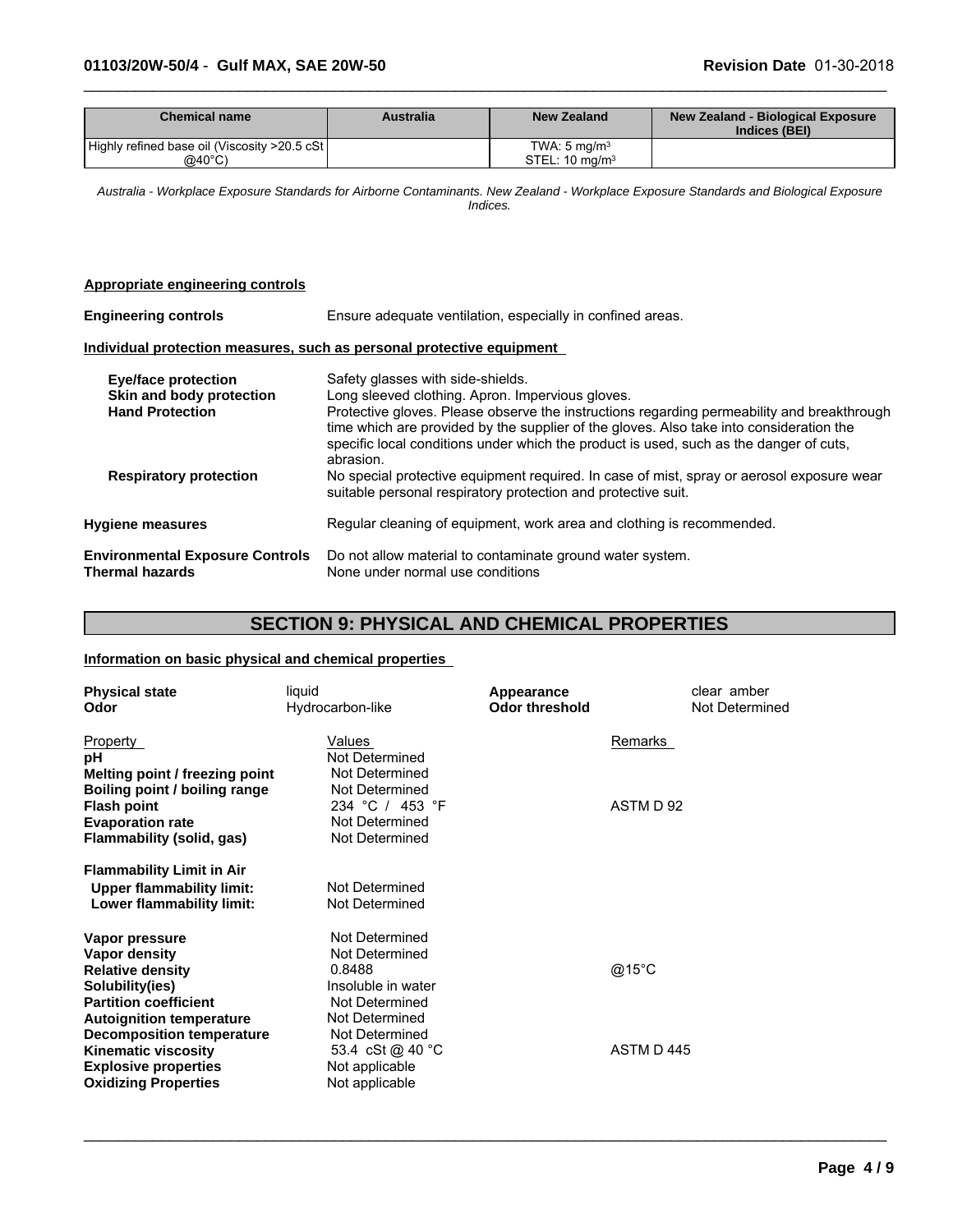#### **Other Information**

| Viscosity, kinematic (100°C) | 9.8 cSt @ $100^{\circ}$ C | ASTM D445 |
|------------------------------|---------------------------|-----------|
| <b>Pour Point</b>            | $-39$ °C / $-38$ °F       | ASTM D 97 |
| VOC Content (ASTM E-1868-10) | Not Determined            |           |
| <b>VOC content</b>           | Not Determined            |           |

# **SECTION 10: STABILITY AND REACTIVITY**

 $\_$  ,  $\_$  ,  $\_$  ,  $\_$  ,  $\_$  ,  $\_$  ,  $\_$  ,  $\_$  ,  $\_$  ,  $\_$  ,  $\_$  ,  $\_$  ,  $\_$  ,  $\_$  ,  $\_$  ,  $\_$  ,  $\_$  ,  $\_$  ,  $\_$  ,  $\_$  ,  $\_$  ,  $\_$  ,  $\_$  ,  $\_$  ,  $\_$  ,  $\_$  ,  $\_$  ,  $\_$  ,  $\_$  ,  $\_$  ,  $\_$  ,  $\_$  ,  $\_$  ,  $\_$  ,  $\_$  ,  $\_$  ,  $\_$  ,

#### **Reactivity**

None under normal use conditions

#### **Chemical stability**

Stable under normal conditions

#### **Possibility of hazardous reactions**

None under normal use conditions

#### **Conditions to avoid**

Keep away from open flames, hot surfaces and sources of ignition, Extremes of temperature and direct sunlight

#### **Incompatible materials**

Oxidizing agent

#### **Hazardous decomposition products**

Incomplete combustion and thermolysis produces potentially toxic gases such as carbon monoxide and carbon dioxide.

# **SECTION 11: TOXICOLOGICAL INFORMATION**

 $\_$  ,  $\_$  ,  $\_$  ,  $\_$  ,  $\_$  ,  $\_$  ,  $\_$  ,  $\_$  ,  $\_$  ,  $\_$  ,  $\_$  ,  $\_$  ,  $\_$  ,  $\_$  ,  $\_$  ,  $\_$  ,  $\_$  ,  $\_$  ,  $\_$  ,  $\_$  ,  $\_$  ,  $\_$  ,  $\_$  ,  $\_$  ,  $\_$  ,  $\_$  ,  $\_$  ,  $\_$  ,  $\_$  ,  $\_$  ,  $\_$  ,  $\_$  ,  $\_$  ,  $\_$  ,  $\_$  ,  $\_$  ,  $\_$  ,

#### **Information on the likely routes of exposure**

#### **Product Information - Principle Routes of Exposure**

| <b>Inhalation</b>   | None known           |
|---------------------|----------------------|
| Eye contact         | None known           |
| <b>Skin contact</b> | Mild skin irritation |
| Ingestion           | None known           |

#### **Numerical measures of toxicity - Product Information**

| ATEmix (oral)          | >2000 mg/kg |
|------------------------|-------------|
| <b>ATEmix (dermal)</b> | >2000 mg/kg |

#### **Acute toxicity - Product Information**

Product does not present an acute toxicity hazard based on known or supplied information.

#### **Acute toxicity - Component Information**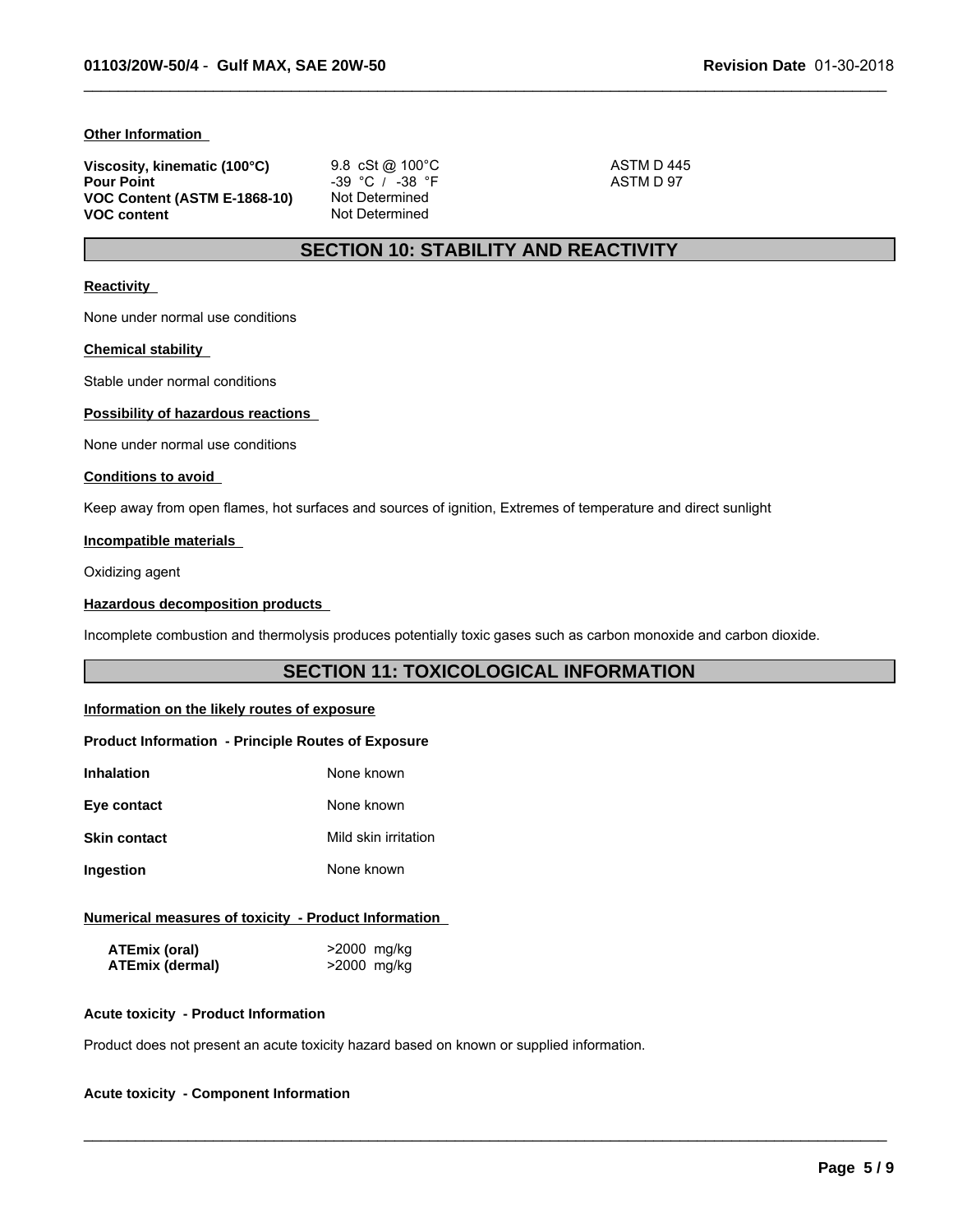| Chemical name                      | Oral LD50   | <b>Dermal LD50</b> | <b>Inhalation LC50</b> |
|------------------------------------|-------------|--------------------|------------------------|
| Highly refined base oil (Viscosity | >2000 mg/kg | 2000 mg/kg         |                        |
| >20.5 cSt @40°C)                   |             |                    |                        |

 $\_$  ,  $\_$  ,  $\_$  ,  $\_$  ,  $\_$  ,  $\_$  ,  $\_$  ,  $\_$  ,  $\_$  ,  $\_$  ,  $\_$  ,  $\_$  ,  $\_$  ,  $\_$  ,  $\_$  ,  $\_$  ,  $\_$  ,  $\_$  ,  $\_$  ,  $\_$  ,  $\_$  ,  $\_$  ,  $\_$  ,  $\_$  ,  $\_$  ,  $\_$  ,  $\_$  ,  $\_$  ,  $\_$  ,  $\_$  ,  $\_$  ,  $\_$  ,  $\_$  ,  $\_$  ,  $\_$  ,  $\_$  ,  $\_$  ,

#### **Delayed and immediate effects as well as chronic effects from short and long-term exposure**

| <b>Skin corrosion/irritation</b>                                                      | Mild skin irritant. Based on available data, the classification criteria are not met.                                                  |
|---------------------------------------------------------------------------------------|----------------------------------------------------------------------------------------------------------------------------------------|
| Serious eye damage/eye irritation                                                     | Based on available data, the classification criteria are not met.                                                                      |
| <b>Sensitization</b><br><b>Respiratory Sensitization</b><br><b>Skin sensitization</b> | Based on available data, the classification criteria are not met.<br>Based on available data, the classification criteria are not met. |
| Germ cell mutagenicity                                                                | Based on available data, the classification criteria are not met.                                                                      |
| Carcinogenicity                                                                       | Based on available data, the classification criteria are not met.                                                                      |
| <b>Reproductive toxicity</b>                                                          | Based on available data, the classification criteria are not met.                                                                      |
| Specific target organ systemic<br>toxicity (single exposure)                          | Based on available data, the classification criteria are not met                                                                       |
| Specific target organ systemic<br>toxicity (repeated exposure)                        | Based on available data, the classification criteria are not met                                                                       |
| <b>Aspiration hazard</b>                                                              | Based on available data, the classification criteria are not met.                                                                      |
| <b>Exposure levels</b>                                                                | See section 8 for more information                                                                                                     |
| Interactive effects                                                                   | None known                                                                                                                             |

# **SECTION 12: ECOLOGICAL INFORMATION**

#### **Toxicity**

No special environmental measures are necessary

| <b>Chemical name</b>                                                   | Algae/aguatic plants | <b>Fish</b>     | <b>Toxicity to</b><br>microorganisms | Crustacea       |
|------------------------------------------------------------------------|----------------------|-----------------|--------------------------------------|-----------------|
| Highly refined base oil<br>$\vert$ (Viscosity >20.5 cSt @40°C) $\vert$ | $>100:72 h$ mg/L     | >100: 96 h mg/L |                                      | >100: 48 h mg/L |

 $\_$  ,  $\_$  ,  $\_$  ,  $\_$  ,  $\_$  ,  $\_$  ,  $\_$  ,  $\_$  ,  $\_$  ,  $\_$  ,  $\_$  ,  $\_$  ,  $\_$  ,  $\_$  ,  $\_$  ,  $\_$  ,  $\_$  ,  $\_$  ,  $\_$  ,  $\_$  ,  $\_$  ,  $\_$  ,  $\_$  ,  $\_$  ,  $\_$  ,  $\_$  ,  $\_$  ,  $\_$  ,  $\_$  ,  $\_$  ,  $\_$  ,  $\_$  ,  $\_$  ,  $\_$  ,  $\_$  ,  $\_$  ,  $\_$  ,

#### **Persistence and degradability**

The product is not readily biodegradable, but it can be degraded by micro-organisms, it is regarded as being inherently biodegradable.

#### **Bioaccumulative potential**

No information available

#### **Mobility**

The product is insoluble and floats on water

#### **Other adverse effects**

None known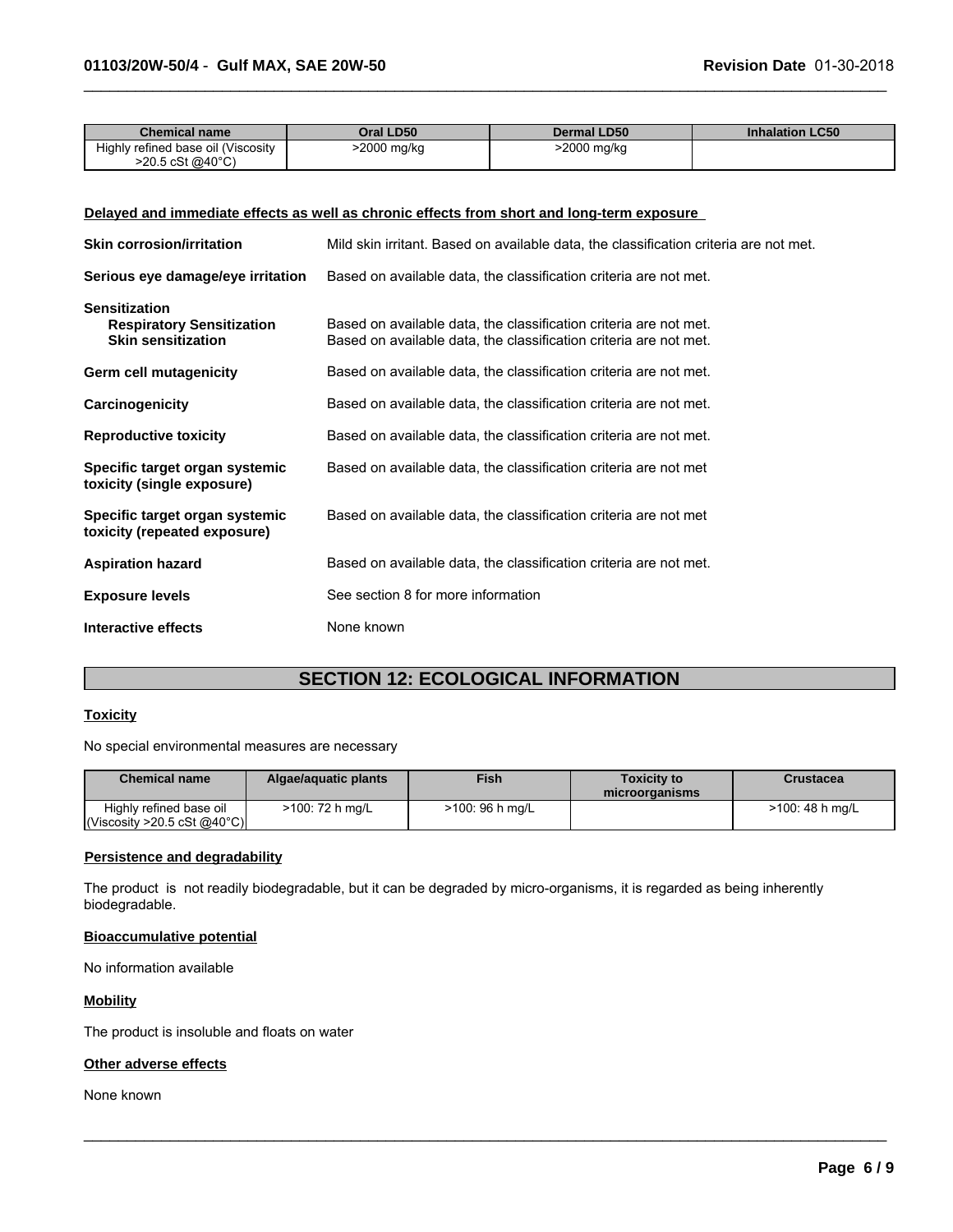# **SECTION 13: DISPOSAL CONSIDERATIONS**

 $\_$  ,  $\_$  ,  $\_$  ,  $\_$  ,  $\_$  ,  $\_$  ,  $\_$  ,  $\_$  ,  $\_$  ,  $\_$  ,  $\_$  ,  $\_$  ,  $\_$  ,  $\_$  ,  $\_$  ,  $\_$  ,  $\_$  ,  $\_$  ,  $\_$  ,  $\_$  ,  $\_$  ,  $\_$  ,  $\_$  ,  $\_$  ,  $\_$  ,  $\_$  ,  $\_$  ,  $\_$  ,  $\_$  ,  $\_$  ,  $\_$  ,  $\_$  ,  $\_$  ,  $\_$  ,  $\_$  ,  $\_$  ,  $\_$  ,

#### **Safe handling and disposal methods**

Dispose of in accordance with local regulations

#### **Disposal of any contaminated packaging**

Empty containers should be taken to an approved waste handling site for recycling or disposal. Observe all label precautions until container is cleaned, reconditioned or destroyed.

#### **Environmental regulations**

No information available

|             | <b>SECTION 14: TRANSPORT INFORMATION</b>  |
|-------------|-------------------------------------------|
| <b>ADG</b>  | Not regulated                             |
| <b>IMDG</b> | Not regulated                             |
| <b>IATA</b> | Not regulated                             |
|             | <b>SECTION 15: REGULATORY INFORMATION</b> |

**Safety, health and environmental regulations/legislation specific for the substance or mixture**

#### **National regulations**

#### **Australia**

Model Work Health and Safety Regulations (2016). Preparation of Safety Data Sheets for Hazardous Chemicals Code of Practice (2011).

#### **Standard for Uniform Scheduling of Medicines and Poisons (SUSMP)**

No poisons schedule number allocated

#### **New Zealand**

Hazardous Substances Regulation 2001.

**HSNO Approval Number:** HSR002605 **HSNO Hazard Classification: HSNO Hazard Classification:** Not Regulated

**New Zealand** Lubricants, Lubricant Additives, Coolants and Anti-freeze Agents (Subsidiary Hazard) Group Standard 2006

 $\_$  ,  $\_$  ,  $\_$  ,  $\_$  ,  $\_$  ,  $\_$  ,  $\_$  ,  $\_$  ,  $\_$  ,  $\_$  ,  $\_$  ,  $\_$  ,  $\_$  ,  $\_$  ,  $\_$  ,  $\_$  ,  $\_$  ,  $\_$  ,  $\_$  ,  $\_$  ,  $\_$  ,  $\_$  ,  $\_$  ,  $\_$  ,  $\_$  ,  $\_$  ,  $\_$  ,  $\_$  ,  $\_$  ,  $\_$  ,  $\_$  ,  $\_$  ,  $\_$  ,  $\_$  ,  $\_$  ,  $\_$  ,  $\_$  ,

**International Regulations**

**Ozone-depleting substances (ODS)** Not applicable

**Persistent Organic Pollutants**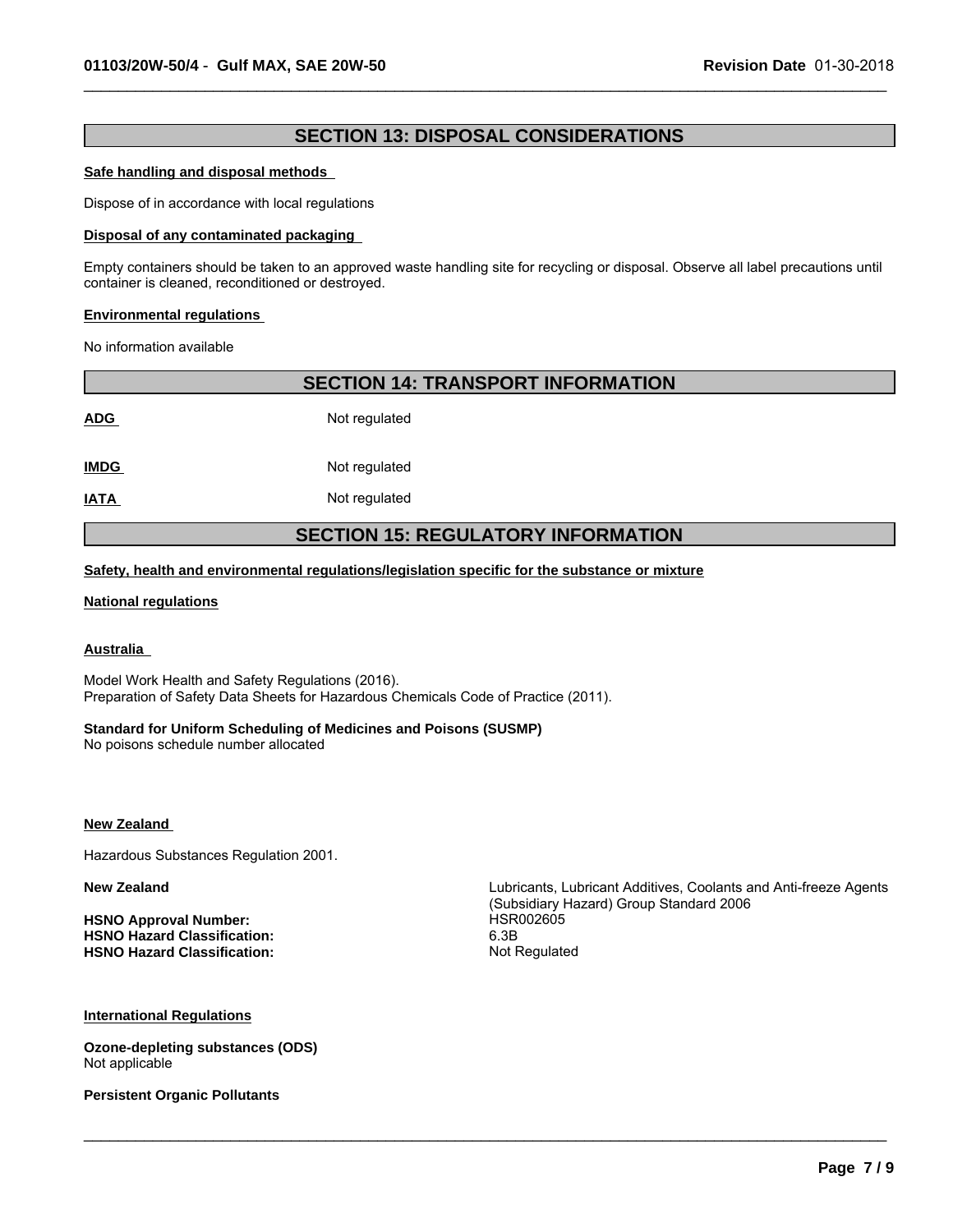$\_$  ,  $\_$  ,  $\_$  ,  $\_$  ,  $\_$  ,  $\_$  ,  $\_$  ,  $\_$  ,  $\_$  ,  $\_$  ,  $\_$  ,  $\_$  ,  $\_$  ,  $\_$  ,  $\_$  ,  $\_$  ,  $\_$  ,  $\_$  ,  $\_$  ,  $\_$  ,  $\_$  ,  $\_$  ,  $\_$  ,  $\_$  ,  $\_$  ,  $\_$  ,  $\_$  ,  $\_$  ,  $\_$  ,  $\_$  ,  $\_$  ,  $\_$  ,  $\_$  ,  $\_$  ,  $\_$  ,  $\_$  ,  $\_$  ,

#### Not applicable

**Chemicals Subject to Prior Informed Consent (PIC)** Not applicable

#### **International Inventories**

 **TSCA** - United States Toxic Substances Control Act Section 8(b) Inventory All ingredients are on the inventory or exempt from listing

 **DSL/NDSL** - Canadian Domestic Substances List/Non-Domestic Substances List All ingredients are on the inventory or exempt from listing

 **AICS** - Australian Inventory of Chemical Substances All ingredients are on the inventory or exempt from listing

 **PICCS** - Philippines Inventory of Chemicals and Chemical Substances All ingredients are on the inventory or exempt from listing

 **KECL** - Korean Existing and Evaluated Chemical Substances All ingredients are on the inventory or exempt from listing

 **IECSC** - China Inventory of Existing Chemical Substances All ingredients are on the inventory or exempt from listing

 **ENCS** - Japan Existing and New Chemical Substances All ingredients are on the inventory or exempt from listing

 **TCSI** - Taiwan National Existing Chemical Inventory Contact supplier for inventory compliance status

 **NZIoC** - New Zealand Inventory of Chemicals All ingredients are on the inventory or exempt from listing

#### **Other Information**

**The highly refined base oil (Viscosity >20.5 cSt @40°C) contains one or more substance with the following CAS/EC numbers:**

| <b>Chemical name</b>                                      | <b>CAS No</b> | <b>EC-No</b> |
|-----------------------------------------------------------|---------------|--------------|
| Distillates (petroleum), solvent-refined heavy paraffinic | 64741-88-4    | 265-090-8    |
| Distillates (petroleum), solvent-refined light paraffinic | 64741-89-5    | 265-091-3    |
| Residual oils (petroleum), solvent deasphalted            | 64741-95-3    | 265-096-0    |
| Distillates (petroleum), solvent-refined heavy naphthenic | 64741-96-4    | 265-097-6    |
| Distillates (petroleum), solvent-refined light naphthenic | 64741-97-5    | 265-098-1    |
| Residual oils (petroleum), solvent-refined                | 64742-01-4    | 265-101-6    |
| Distillates (petroleum), hydrotreated heavy naphthenic    | 64742-52-5    | 265-155-0    |
| Distillates (petroleum), hydrotreated light naphthenic    | 64742-53-6    | 265-156-6    |
| Distillates (petroleum), hydrotreated heavy paraffinic    | 64742-54-7    | 265-157-1    |
| Distillates (petroleum), hydrotreated light paraffinic    | 64742-55-8    | 265-158-7    |
| Distillates (petroleum), solvent-dewaxed light paraffinic | 64742-56-9    | 265-159-2    |
| Residual oils (petroleum), hydrotreated                   | 64742-57-0    | 265-160-8    |
| Lubricating oils (petroleum), hydrotreated spent          | 64742-58-1    | 265-161-3    |
| Residual oils (petroleum), solvent-dewaxed                | 64742-62-7    | 265-166-0    |
| Distillates (petroleum), solvent-dewaxed heavy paraffinic | 64742-65-0    | 265-169-7    |
| Paraffin oils (petroleum), catalytic dewaxed heavy        | 64742-70-7    | 265-174-4    |
| Paraffin oils (petroleum), catalytic dewaxed light        | 64742-71-8    | 265-176-5    |
| Lubricating oils (petroleum), C>25, hydrotreated bright   | 72623-83-7    | 276-735-8    |

 $\_$  ,  $\_$  ,  $\_$  ,  $\_$  ,  $\_$  ,  $\_$  ,  $\_$  ,  $\_$  ,  $\_$  ,  $\_$  ,  $\_$  ,  $\_$  ,  $\_$  ,  $\_$  ,  $\_$  ,  $\_$  ,  $\_$  ,  $\_$  ,  $\_$  ,  $\_$  ,  $\_$  ,  $\_$  ,  $\_$  ,  $\_$  ,  $\_$  ,  $\_$  ,  $\_$  ,  $\_$  ,  $\_$  ,  $\_$  ,  $\_$  ,  $\_$  ,  $\_$  ,  $\_$  ,  $\_$  ,  $\_$  ,  $\_$  ,